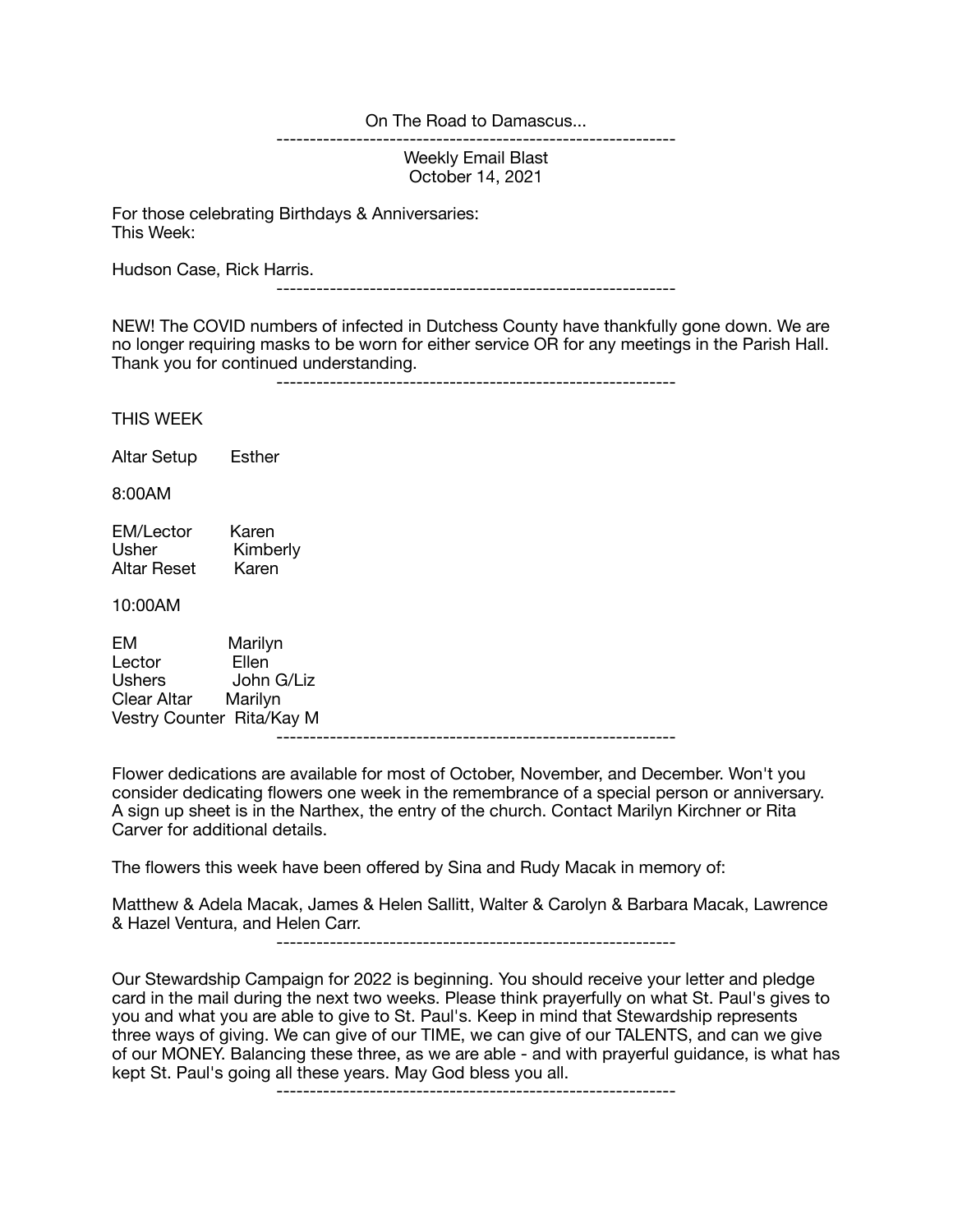Your pledge card can be returned in the mail or in the plate during church services, in the enclosed envelope. Pledge cards are due back by the end of October.

------------------------------------------------------------

Crop Hunger Walks supported 1600 local hunger-fighting organizations across the United States in 2020! This is the last week to donate for Crop Walk. Make checks payable to St. Paul's, memo one Crop Walk.

------------------------------------------------------------

The thrift shop is open every Saturday from 10am - 1pm. This is a very important fundraiser for St. Paul's. Please get the word out, but more importantly, stop by and support the shop as you are able.

------------------------------------------------------------

THIS WEEK 10/17 Fundraising meeting about PV Days @ 11:15 in PH THIS WEEK 10/17 Adult Bible Study @ 11:15 in PH 10/31 - Pledge cards due back 11/7 - Coffee Hour 12/5 - Coffee Hour ------------------------------------------------------------

Special Prayer List

Judy Buechele Rick Harris Linda Rothman (4885 1st. St. N.E #219 St. Petersburg, FL 33703) Rosemary Wright

------------------------------------------------------------

Reminders

Adams Gift Cards: Year-Round Fundraising - PLEASE CALL GINNY OR DEBBY TO ARRANGE FOR PICKUP. If you shop at Adams or give gift cards as gifts, our ministries benefit from this fundraiser. Thank You!

------------------------------------------------------------

Communications

If you use Facebook, please like & follow the St. Paul's page (https://www.facebook.com/ stpaulspleasantvalley/?ref=bookmarks) . Also, please invite people you know who may be interested in the mission and outreach ministries at St. Paul's. ALSO, please "Subscribe" to our YouTube channel and let others know about it. Let's get the WORD out!

------------------------------------------------------------

UPDATED Weekly Ministry Schedule First Wednesdays - 5:00 PM Ecumenical Food Pantry: PV United Methodist Church, Volunteers Welcome! OPEN WITH CURBSIDE SIGN-IN AND DELIVERY

All Wednesdays: 1:00-2:30 PM Bible Study: Sepe Room, Parish Hall SUSPENDED

Fridays: (every week)